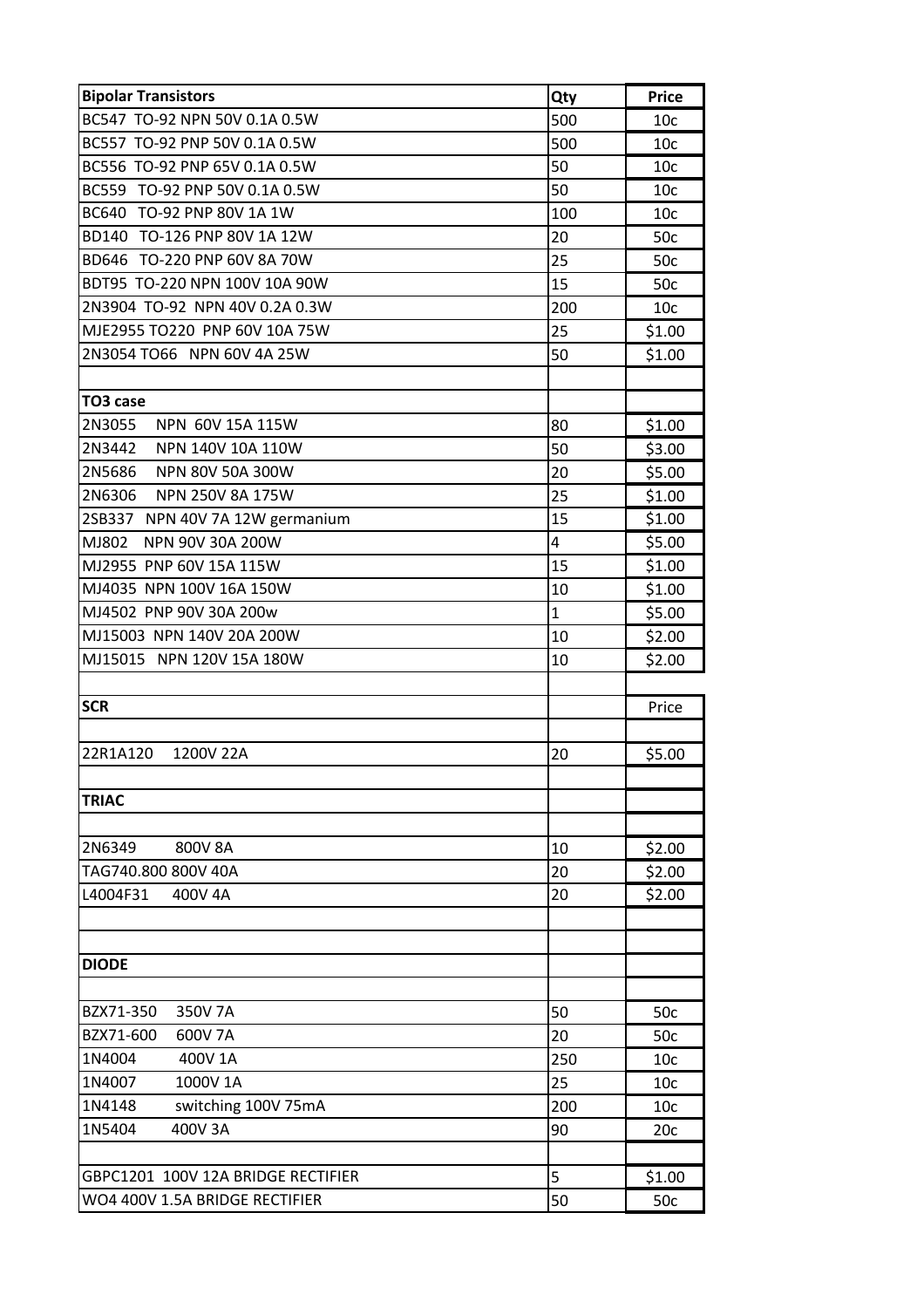| <b>TTL logic</b> |                           | Qty            |
|------------------|---------------------------|----------------|
| 7400             | quad 2 input NAND         | 10             |
| 74HC00           | quad 2 input NAND         | 30             |
| 74LS00           | quad 2 input NAND         | 20             |
| 74LS10           | triple 3 input NAND       | 4              |
| 74LS13           | dual 4 input Schmitt NAND | 9              |
| 74HC15           | triple 3 input NAND       | 15             |
| 74LS27           | triple 3 input NOR        | 20             |
| 74121            | Monostable multivibrator  | 15             |
| 74LS136          | Qquad 2 input XOR         | 8              |
| 74LS139          | dual 1 of 4 decoder       | 9              |
| 54LS244          | octal buffer              | 15             |
| 74LS244          | octal buffer              | 15             |
| 74LS245          | octal bus driver          | 10             |
| 74LS367          | hex 3 state inverter      | 15             |
| 74HC373          | octal latch               | 60             |
| 74LS540          | octal buffer              | 8              |
| 74LS541          | octal buffer              | 15             |
| 74HC541          | octal buffer              | 5              |
| 74HC4050         | hex buffer                | 9              |
|                  |                           |                |
| <b>ECL logic</b> |                           |                |
| 10101            | quad 2 input OR/NOR       | 10             |
| 10102            | quad 2 input NOR          | 14             |
| 10103            | quad 2 input OR           | 14             |
| 10104            | quad 2 input AND          | 20             |
| 10124            | quad TTL to ECL           | 9              |
| 10125            | quad ECL to TTL           | 8              |
|                  |                           |                |
|                  |                           |                |
| 4000 CMOS logic  |                           | Qty            |
| 4001             | quad 2 input NOR          | 15             |
| 4002             | dual 4 input NOR          | $\overline{7}$ |
| 4011             | quad 2 inut NAND          | 50             |
| 4012             | dual 4 input NAND         | 10             |
| 4013             | dual D flip flop          | 12             |
| 4017             | decade counter            | 20             |
| 4020             | 14 bit binary counter     | 20             |
| 4022             | 8 bit counter             | 10             |
| 4023             | triple 3 input NAND       | 15             |
| 4025             | triple 3 input NOR        | 40             |
| 4027             | dual J-K flip flop        | 30             |
| 4029             | 4 bit presettable counter | 25             |
| 4043             | quad 2 input R-S Latch    | 15             |
| 4046             | phase locked loop         | 20             |
| 4050             | hex buffer                | 15             |
| 4054             | 4 bit LCD driver          | 50             |
| 4069             | hex unbuffered inverter   | 30             |
| 4070             | quad 2 input XOR          | 80             |
| 4071             | quad 2 input OR           | 40             |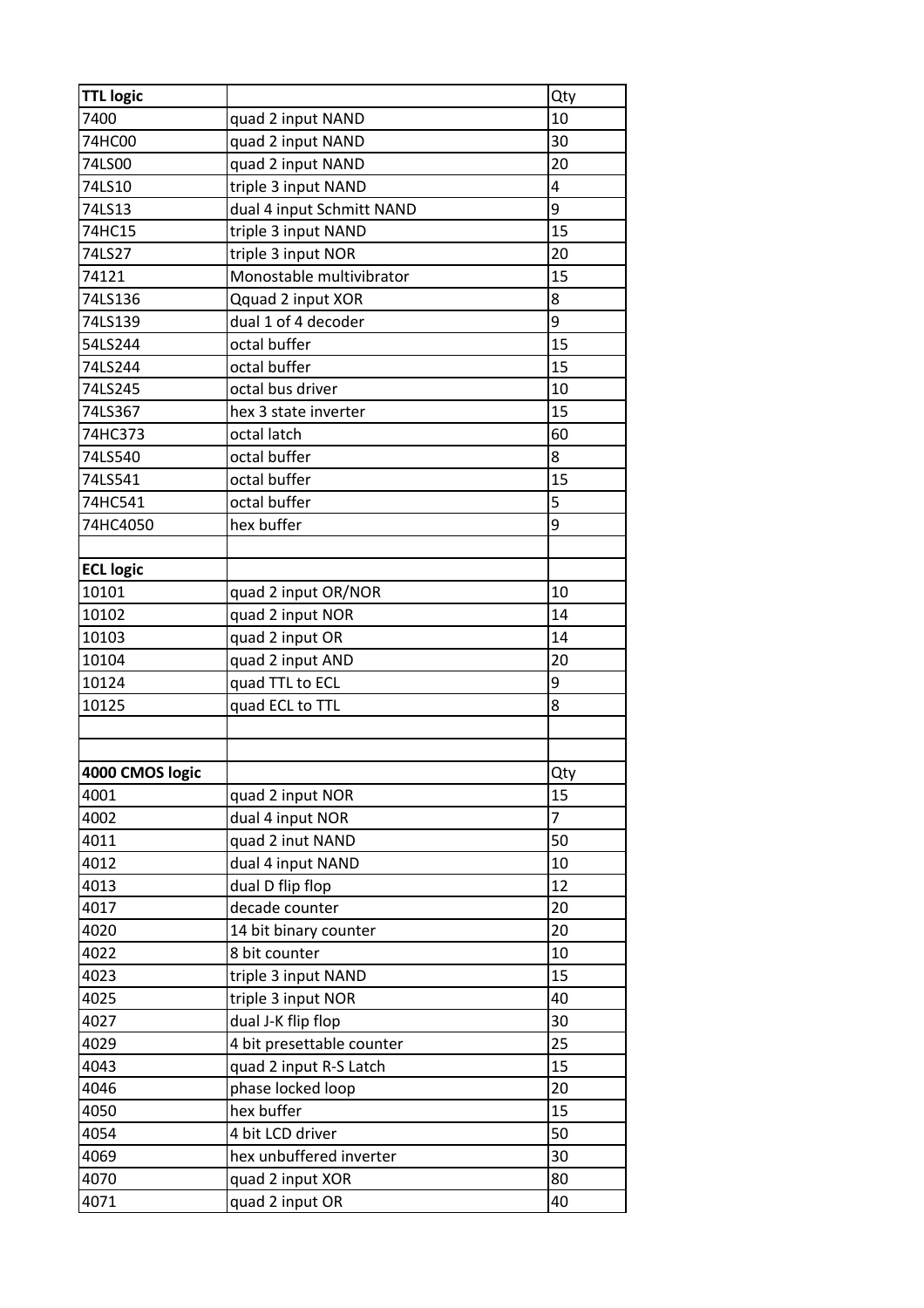| 4072                      | dual 4 input OR                  | 40     |
|---------------------------|----------------------------------|--------|
| 4073                      | triple 3 input AND               | 20     |
| 4075                      | Triple 3 input OR                | 9      |
| 4077                      | quad 2 input XNOR                | 20     |
| 4081                      | quad 2 input NAND                | 30     |
| 4082                      | dual 4 input AND                 | 40     |
|                           |                                  |        |
| 4518                      | dual BCD counter                 | 70     |
| 4520                      | dual binary counter              | 20     |
| 4522                      | programmable divide by N counter | 40     |
| 4527                      | <b>BCD</b> rate multiplier       | 10     |
| 4528                      | dual monostable multivibrator    | 5      |
| 4532                      | 8 bit priority encoder           | 9      |
| 4536                      | programmable timer               | 40     |
| 4538                      | dual monostable multivibrator    | 19     |
| 4490                      | Hex contact bounce eliminator    | 50     |
|                           |                                  |        |
| <b>Special function</b>   |                                  |        |
| MF10                      | switched cap filter              | 4      |
| MC1496                    | balanced mixer                   | 20     |
| CA3046                    | Transistor array                 | 6      |
| CA3086                    | Transistor array                 | 9      |
| LM1830                    | Fluid level detector             | 6      |
| LF398                     | Sample and hold                  | 8      |
|                           |                                  |        |
|                           |                                  |        |
| <b>Voltage Regulators</b> |                                  | QTY    |
|                           |                                  |        |
| 7805                      | 5V                               | 25     |
| 7905                      | $-5V$                            | 10     |
| 7905 TO100                | $-5V$                            | 15     |
| 7812                      | <b>12V</b>                       | 20     |
| 7912                      | $-12V$                           | 25     |
| 7815                      | <b>15V</b>                       | 20     |
| 7915                      | $-15V$                           | 80     |
| LM2576T                   | Switching reg.                   | 8      |
| 78S40                     | Switching reg.                   | 20     |
| LM304 TO100               | Negative reg.                    | 25     |
| <b>TDA4718</b>            | Switching reg.                   | 5      |
|                           |                                  |        |
| <b>Timers</b>             |                                  |        |
| LM322                     | Precision Timer 4.5 - 40V        | 20     |
| LM3905                    | Precision Timer 4.5 - 40V        | 50     |
| 555                       |                                  | 75     |
| LM556                     | dual 555                         | 40     |
|                           |                                  |        |
| <b>ADC &amp; DAC</b>      |                                  |        |
| AD7524                    | 8 bit dac                        | 60     |
| ADC0808                   | 8 bit adc                        | 4      |
| ADC0809<br>ADC0800        | 8 bit adc<br>8 bit adc           | 6<br>3 |